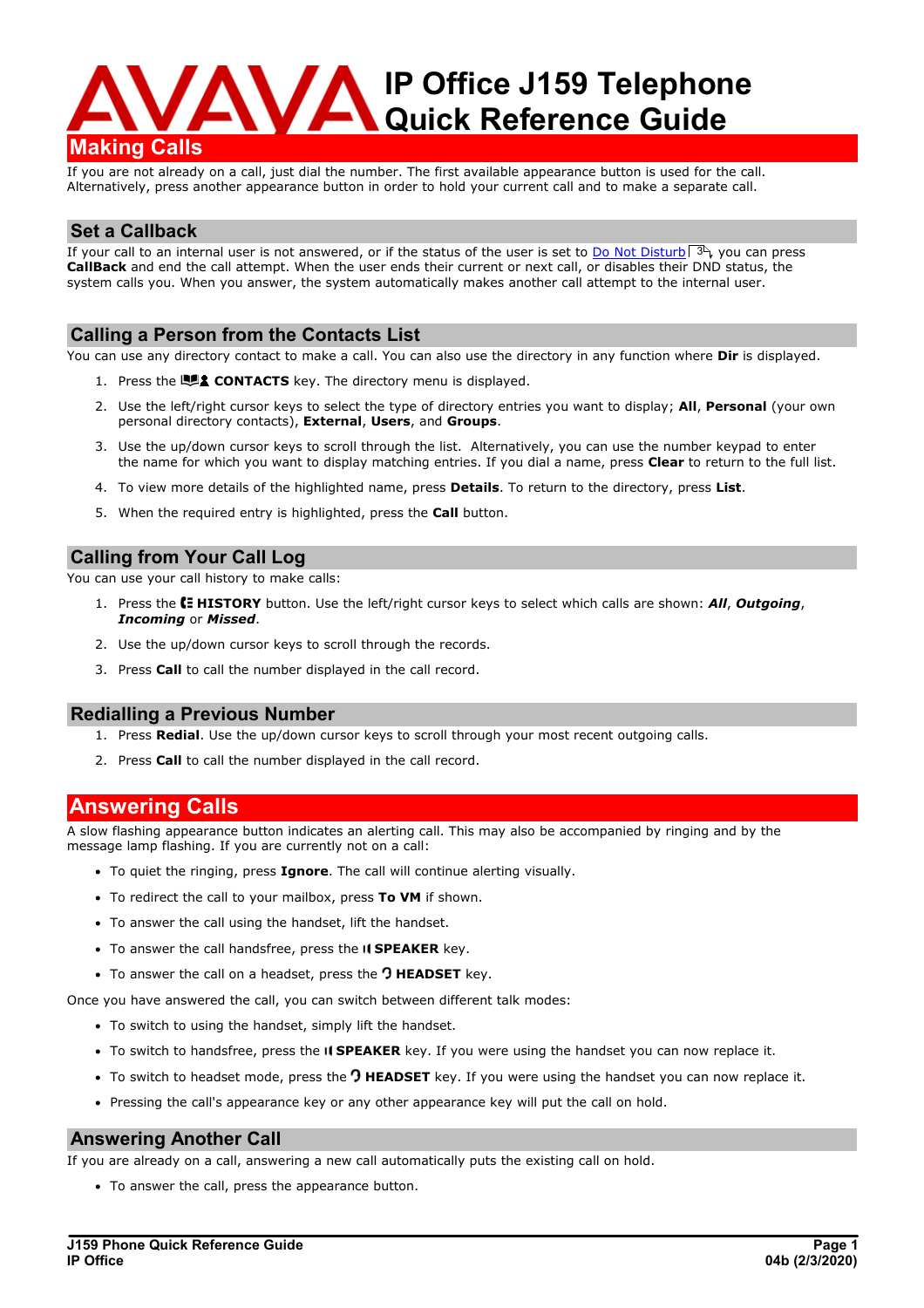· Alternatively, using the up/down cursor keys, scroll the display to highlight the waiting call and select the action you want to apply; **Answer**, **To VM**,**Ignore** or **Drop**.

### **Diverting a Call to Voicemail**

You can transfer directly to your voicemail mailbox any call targeted at you.

- 1. If the call is not the currently highlighted call on the display, use the up/down cursor keys to highlight it.
- 2. Press **To VM** to redirect the call to your mailbox.

# **Call Handling**

# **Adjusting the Call Volume**

You can adjust the volume of the incoming audio while you are on the call:

- 1. With the call connected, press the **VOLUME** key.
- 2. Use the **+** plus and **–** minus keys to adjust the volume.

**Note:** The volume for the device currently in use (handset, headset, or speaker) is adjusted separately.

### **Holding a Call**

- 1. To put your current call on hold, press the **Hold** soft key or the call's appearance button.
- 2. The held call will be indicated by its call appearance button with a fast-flashing green lamp. On phones with only a single call appearance button (or icon), the phone displays "On-Hold" before the call information on the call's application line.
- 3. While held, the caller will hear music on hold. If your system does not have music on hold available, the caller will hear double beep tones every few seconds.
- 4. You can scroll the display using the up and down cursor keys.

### **Muting a Call**

Muting a call stops the far end from hearing you although you can still hear the far end. The mute setting remains active even if you switch between calls using the hold or appearance buttons. If you change how you are listening to the call, for example switching from the handset to the speaker, the mute setting is canceled.

- 1. To activate mute, press the **MUTE** key. The button will be lit while mute is active.
- 2. To switch mute off, press the **MUTE** key again.

### **Ending <sup>a</sup> Call** ·

- The **Drop** button can be used to end the currently highlighted call.
- · If the call is on the phone's speaker, the **SPEAKER** key is lit. Pressing the key again will end the call.
- · If the call is on the phone's headset, the **HEADSET** key is lit. Pressing the key again will end the call.
- · If the call is on the phone's handset, replacing the handset will end the call.

# **Conferencing**

#### **Starting a Conference**

If you have a connected call and have held alternate calls, pressing **Conf** will start a conference with those held calls and the connected call.

Otherwise, to start a conference or to add another party to a conference:

- 1. Press **Conf**. Your current call is put on hold.
- 2. Dial the party that you want to add to the conference.
- 3. If they answer and want to join the call, press **Conf** again.
- 4. If they do not want to join ordo not answer, press **Drop** and then press the appearance key of the held call.

#### **Dropping/Muting Parties**

While in a conference, press the **Details** key. Scroll through the list of callers in the conference and:

- · To drop a caller from the conference, highlight them and press **Drop**.
- · To mute a caller, highlight them and press **Mute**. Repeat this to unmute them.
- · To return to the call display, press **Back**.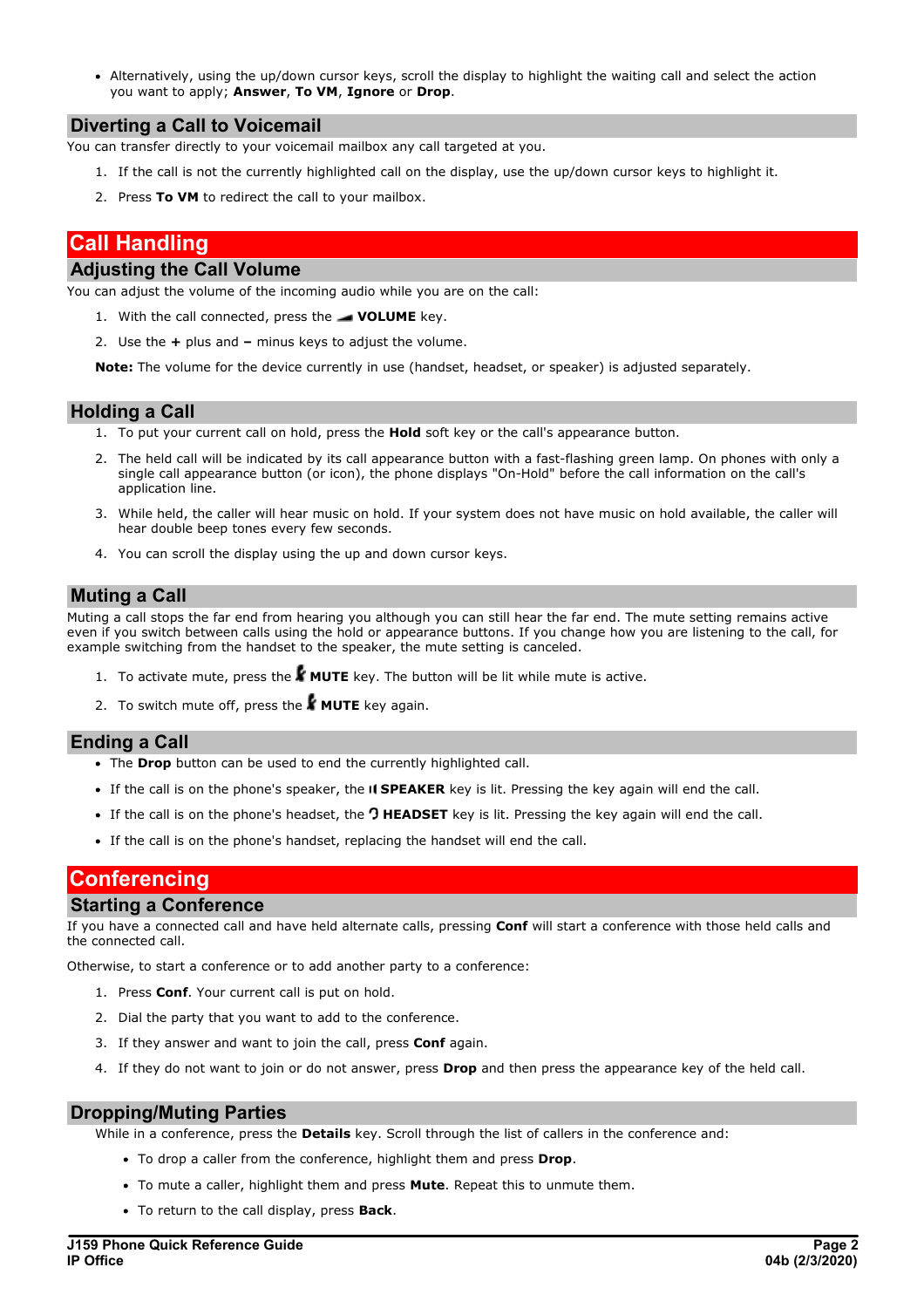# <span id="page-2-1"></span>**Transferring Calls**

## **Transferring Calls**

You can transfer calls even if no call appearance buttons are available.

- 1. Press **Transfer**. The current call is put on hold.
- 2. Dial the number for the transfer. Alternatively, press **Dir** to select a destination from the directory, or press **Redial** if applicable.
	- · To complete a supervised transfer, press **Complete** after the call has been answered.
	- · To complete an unsupervised transfer, press **Complete** while the call is still ringing.
	- · If the transfer destination does not answer or does not want to accept the call, press **Cancel**.

# **Transferring Calls to Voicemail**

You can use the **Message** key to transfer a call to another user's or group's voicemail mailbox.

- 1. With a call connected, press the **Message** key. You can continue talking.
- 2. Dial the extension number of the user or group and press **Select**.

# <span id="page-2-0"></span>**Redirecting Calls**

## **Do Not Disturb**

When you select 'Do Not Disturb', your calls are redirected to voicemail if available or otherwise hear busy tone. Calls to any group of which you are a member are not presented to you. You can still use the phone to make outgoing calls. When you go off-hook you will hear broken dial tone.

- 1. Press **Features**. Use the up/down cursor keys to highlight **Call Settings**. Press **Select**.
- 2. Select **Do Not Disturb**.
- 3. Press **Change** to change the setting.
- 4. Press **Save** to save the setting.

### **Forward Unconditional**

You can change your forward unconditional settings using the Features menu.

- 1. Press **Features**. Use the up/down cursor keys to highlight **Forward**. Press **Select**.
- 2. Use the up/down cursor keys to highlight **Forward Unconditional**. Press **Select**.
	- · **To switch on/off:** Highlight **Fwd Unconditional**. Press **On** or **Off**. If no destination is currently set, the display jumps to the destination field.
	- · **To select which calls:** Highlight **Call Type**. Press **Change** and when the required option is displayed press **Save**. Options are *External Only*, *External and Group*, *Non Group Calls* and *All Calls*.
	- · **To set the destination:** Highlight **Destination**. Press **Edit** and enter the number required orpress **To VM** to forward to voicemail.

### **Follow Me**

You can redirect your calls temporarily to another extension.

- 1. Press **Features**. Use the up/down cursor keys to highlight **Forward**. Press **Select**.
- 2. Use the up/down cursor keys to highlight **Follow Me To**. Press **Select**.
- 3. Dial the number of another user or press **Dir** to select from the directory. Press **Save**.